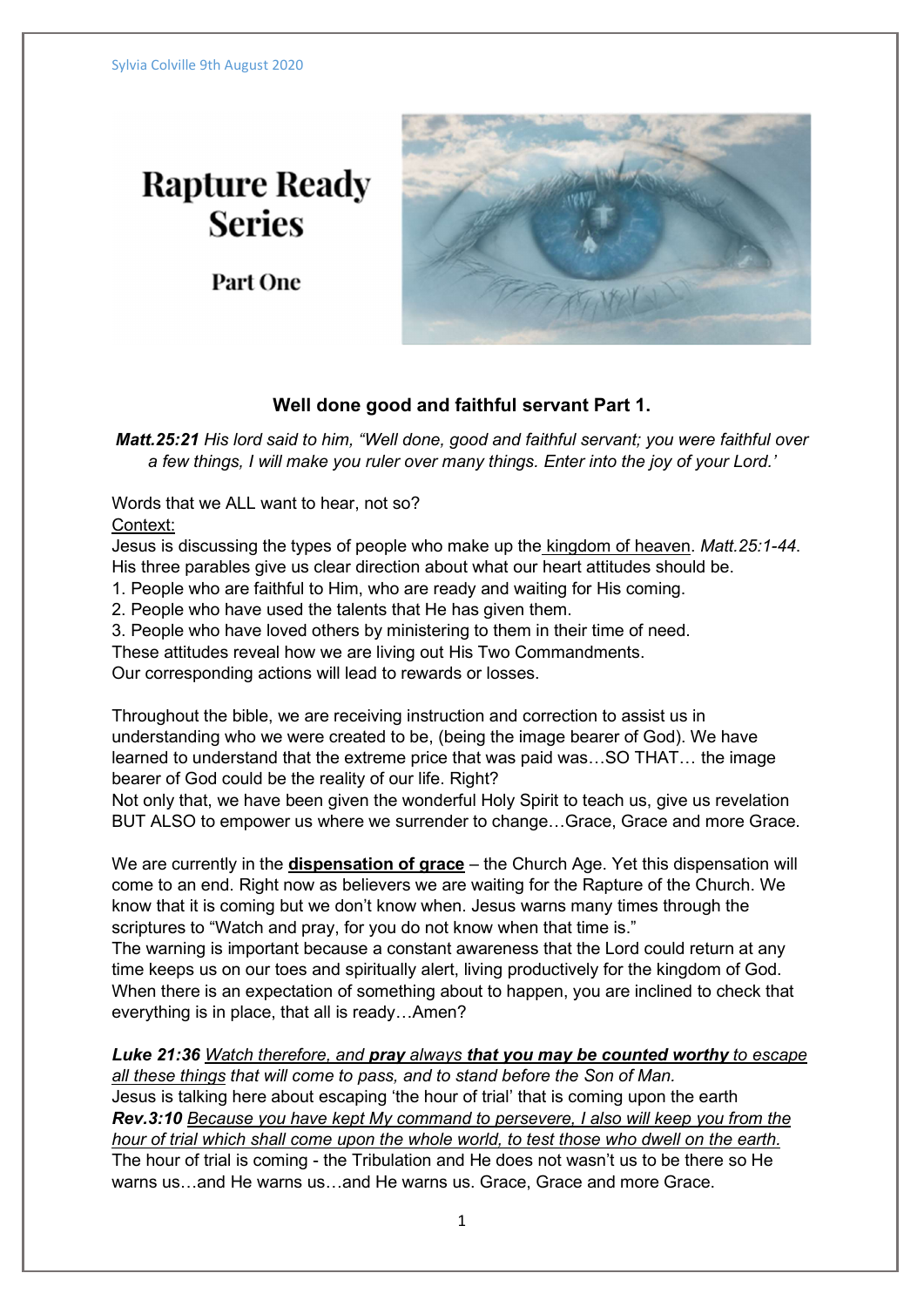Whether we believe it is in 500 years from now or that we are living in the last days before Christ's return…the only time you and I have is NOW to prepare to be a part of the bride of Christ.

If He comes now, I want to be ready. If He comes long after I have died, I want to die…ready.

Let us live…as if it is at the door!

What are the requirements for escaping? For being counted worthy to escape these things? Let us be clear, every believer already has eternal life. When you believed, you were translated from the power of darkness into the Kingdom of the Lord Jesus Christ. Your name was written in the Lamb's Book of Life. You were given the righteousness of God. Jesus is our righteousness, the reason we can approach the throne of grace. Paul says about Israel in Rom.10:1-4 Brethren, my heart's desire and prayer to God for Israel is that they may be saved. For I bear them witness that they have a zeal for God, but not according to knowledge. For they being ignorant of God's righteousness, and seeking to establish their own righteousness, have not submitted to the righteousness of God. For Christ is the end of the law to everyone who believes.

It is not about your works getting you into heaven. It's about love…does love, real love fuel your behaviour? It's about heart attitude.

Study the seven churches of Revelations, it will give you a lot of heart attitudes to check in your own life.

Are you living out His new commandments?

Allow the Holy Spirit to bring correction where it is needed and then obey that instruction.

## Remember this…remember this ALWAYS!

1 Cor.2:10-12 But God has revealed them to us through His Spirit. For the Spirit searches all things, yes, the deep things of God. For what man knows the things of a man except the spirit of the man which is in him? Even so, no one knows the things of God except the Spirit of God. Now we have received, not the spirit of the world, but the Spirit who is from God, (why?) that we might know the things that have been freely given to us by God.

The Holy Spirit knows the deep things of God and He will empower us (this is God's grace to us) to fulfil the instruction ONCE we surrender because we have a desire to obey God. This is the Word of His power in action.

1 Pet.1:22-23 Since you have purified your souls (how?) in obeying the truth (how?) through the Spirit in sincere love of the brethren, love one another fervently with a pure heart, having been born again, not of corruptible seed but incorruptible, (how?) through the word of God which lives forever and ever.

John 1:16 And of His fullness we have all received. AND grace for grace. For the law was given through Moses, but grace and truth came through Jesus Christ.

Although Jesus is the Word, He came as the Son of Man, so that He could show us the way to live a Spirit led life. Through that Spirit led life, He was the image of God. He revealed God and all His attributes. Now by the same Spirt, the wonderful Holy Spirit, you and I can live our lives just as Christ did.